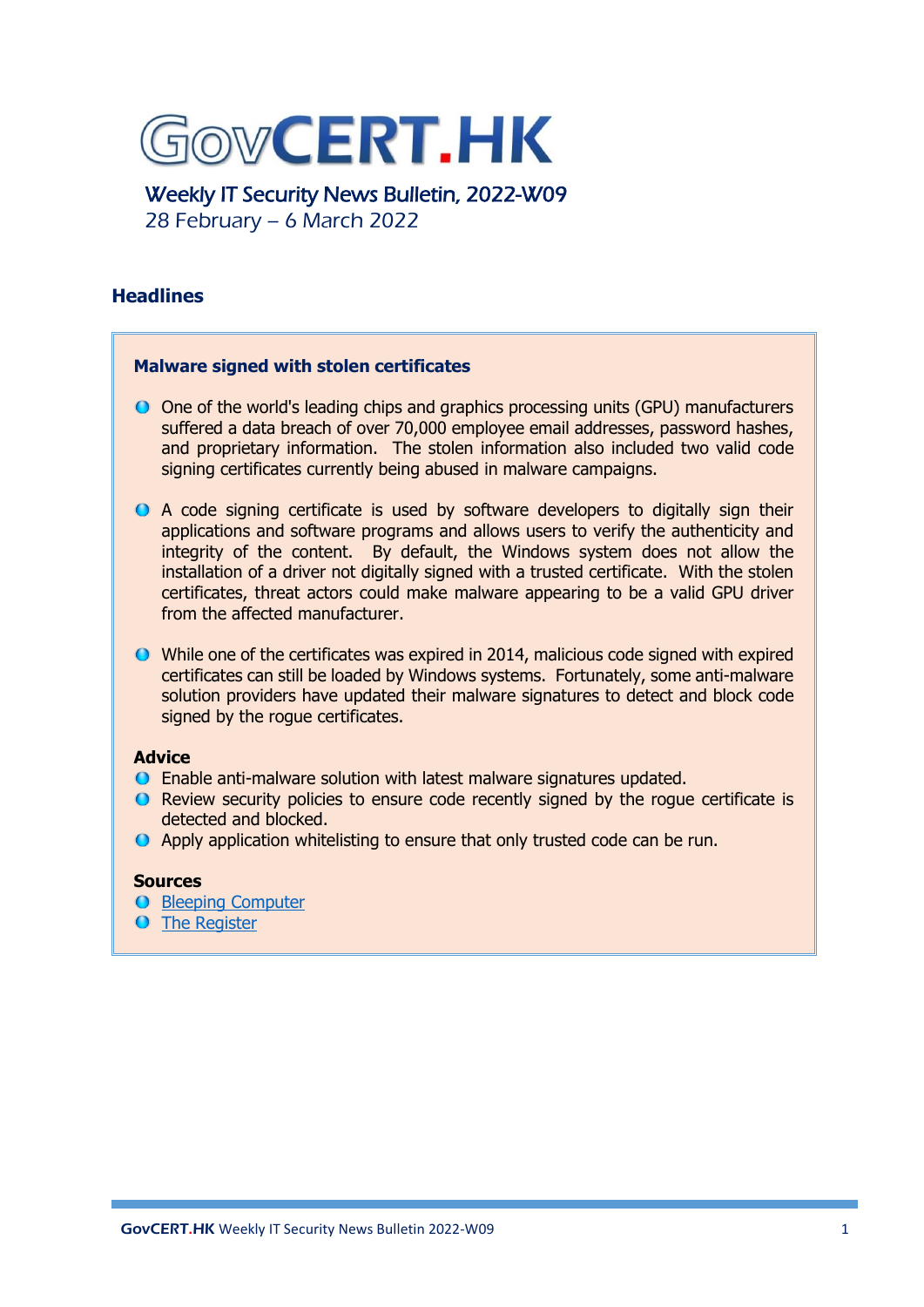## **Misconfigured network middleboxes used in DDoS attacks**

- Security researchers observed a new series of distributed denial of service (DDoS) attack technique known as TCP middlebox reflection attack. The technique allows attackers to abuse misconfigured network middleboxes such as firewalls and content filtering devices to amplify TCP attack traffic by over 65 times.
- This newly discovered attack technique involves sending specially crafted TCP packet sequences that contain spoofed source IP addresses of the intended victims and anomalous HTTP request headers with blacklisted domain names. Once received, the middleboxes would respond to the victims' IP addresses with HTTP headers or entire HTML pages, creating an amplification opportunity to attackers.
- Researchers found some network middleboxes not conforming to the TCP standard, resulting in responding to spoofed requests even if there is no valid TCP connection or handshake. In contrast with using Botnet to launch DDoS attacks, attackers can take advantage of TCP-noncompliance in the middleboxes to launch TCP reflection/amplification attacks without compromising the devices.

#### **Advice**

- Enable SYN challenges in firewalls to detect and drop malicious data flows.
- Use signature tools to drop cleartext patterns in the response traffic.
- **O** Configure firewall rules to block the known incorrect patterns.

## **Sources**

- **O** [Akamai](https://www.akamai.com/blog/security/tcp-middlebox-reflection)
- **O** [Security Week](https://www.securityweek.com/ddos-attacks-abuse-network-middleboxes-reflection-amplification)
- **O** [The Hacker News](https://thehackernews.com/2022/03/hackers-begin-weaponizing-tcp-middlebox.html)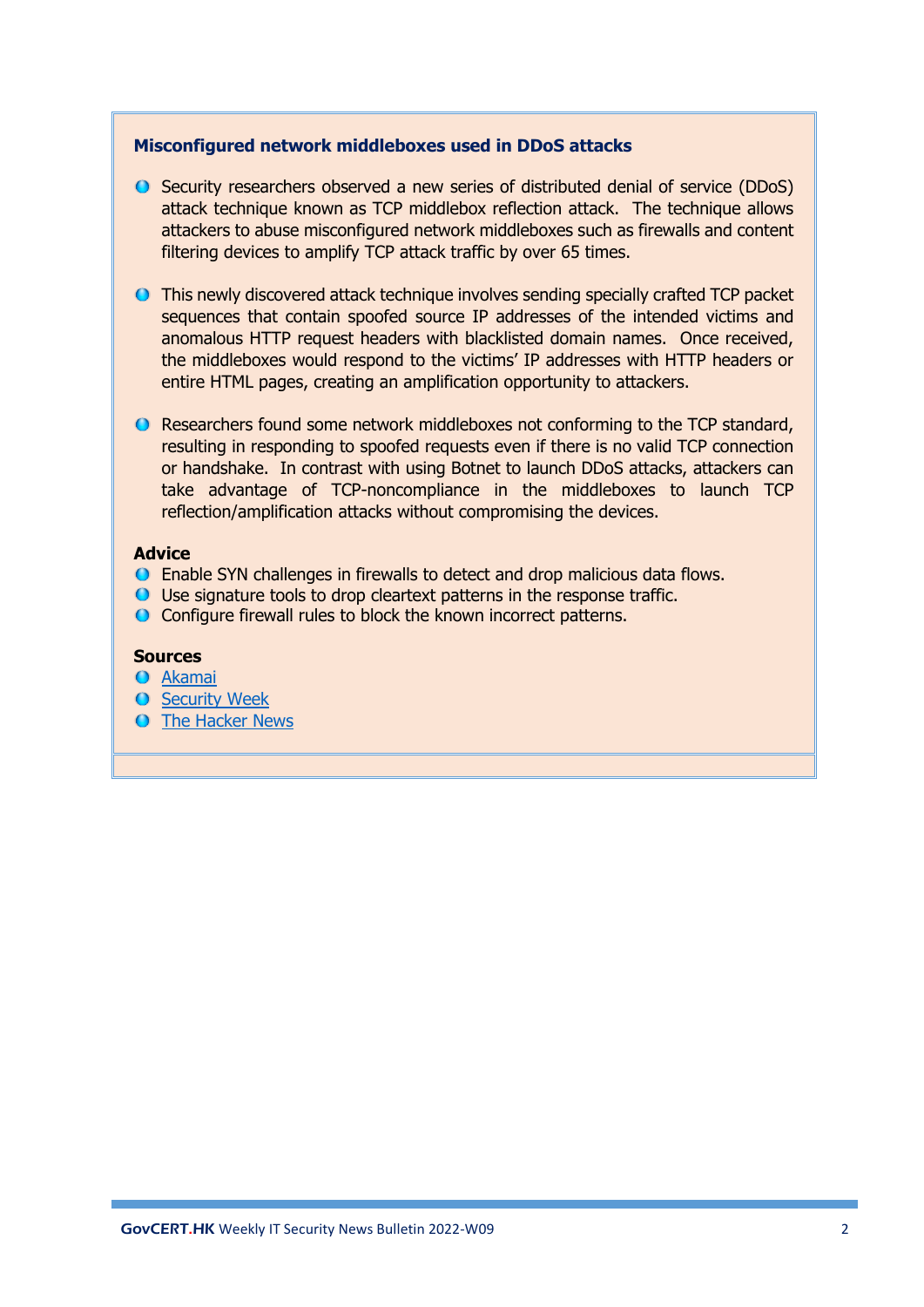# **Product Vulnerability Notes & Security Updates**

#### **1. Becton, Dickinson and Company Products**

<https://us-cert.cisa.gov/ics/advisories/icsma-22-062-01> <https://us-cert.cisa.gov/ics/advisories/icsma-22-062-02>

### **2. CentOS**

<https://lists.centos.org/pipermail/centos-announce/2022-February/073559.html> <https://lists.centos.org/pipermail/centos-announce/2022-February/073565.html> <https://lists.centos.org/pipermail/centos-announce/2022-February/073566.html> <https://lists.centos.org/pipermail/centos-announce/2022-February/073572.html> <https://lists.centos.org/pipermail/centos-announce/2022-February/073573.html> <https://lists.centos.org/pipermail/centos-announce/2022-March/073574.html>

#### **3. Debian**

<https://www.debian.org/security/2022/dsa-5087>

### **4. F5 Products**

<https://support.f5.com/csp/article/K34519550> <https://support.f5.com/csp/article/K42406850> <https://support.f5.com/csp/article/K73200428>

### **5. Fortinet**

<https://www.fortiguard.com/psirt/FG-IR-20-091> <https://www.fortiguard.com/psirt/FG-IR-21-008> <https://www.fortiguard.com/psirt/FG-IR-21-028> <https://www.fortiguard.com/psirt/FG-IR-21-099> <https://www.fortiguard.com/psirt/FG-IR-21-106> <https://www.fortiguard.com/psirt/FG-IR-21-128> <https://www.fortiguard.com/psirt/FG-IR-21-165> <https://www.fortiguard.com/psirt/FG-IR-21-189> <https://www.fortiguard.com/psirt/FG-IR-21-210> <https://www.fortiguard.com/psirt/FG-IR-21-227> <https://www.fortiguard.com/psirt/FG-IR-21-255>

## **6. IPCOMM ipDIO**

<https://us-cert.cisa.gov/ics/advisories/icsa-22-062-01>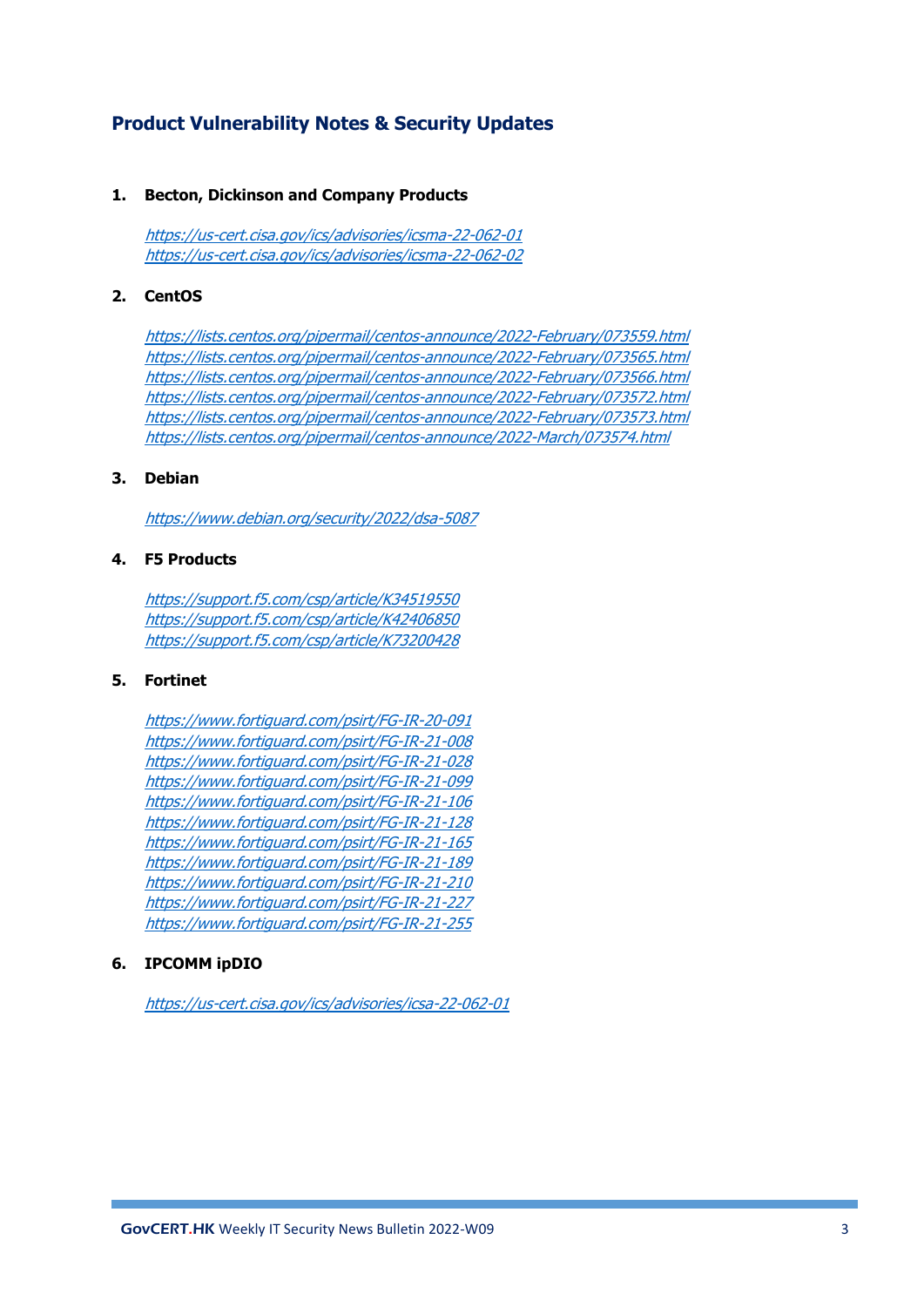## **7. openSUSE**

[https://lists.opensuse.org/archives/list/security](https://lists.opensuse.org/archives/list/security-announce@lists.opensuse.org/thread/4UGIOR5OPYQTAQRTVNXBBH25LGJ74XJJ/)[announce@lists.opensuse.org/thread/4UGIOR5OPYQTAQRTVNXBBH25LGJ74XJJ/](https://lists.opensuse.org/archives/list/security-announce@lists.opensuse.org/thread/4UGIOR5OPYQTAQRTVNXBBH25LGJ74XJJ/) [https://lists.opensuse.org/archives/list/security](https://lists.opensuse.org/archives/list/security-announce@lists.opensuse.org/thread/5SJPZ2MSI7IPFCS5TFZZVXF4NN6XKYKJ/)[announce@lists.opensuse.org/thread/5SJPZ2MSI7IPFCS5TFZZVXF4NN6XKYKJ/](https://lists.opensuse.org/archives/list/security-announce@lists.opensuse.org/thread/5SJPZ2MSI7IPFCS5TFZZVXF4NN6XKYKJ/) [https://lists.opensuse.org/archives/list/security](https://lists.opensuse.org/archives/list/security-announce@lists.opensuse.org/thread/6B3VSER4WPCPULJGLJVI75SE2NKX4RQH/)[announce@lists.opensuse.org/thread/6B3VSER4WPCPULJGLJVI75SE2NKX4RQH/](https://lists.opensuse.org/archives/list/security-announce@lists.opensuse.org/thread/6B3VSER4WPCPULJGLJVI75SE2NKX4RQH/) [https://lists.opensuse.org/archives/list/security](https://lists.opensuse.org/archives/list/security-announce@lists.opensuse.org/thread/6TWLTKRSHNPCLQL7UXQSITHNYJT5XSK5/)[announce@lists.opensuse.org/thread/6TWLTKRSHNPCLQL7UXQSITHNYJT5XSK5/](https://lists.opensuse.org/archives/list/security-announce@lists.opensuse.org/thread/6TWLTKRSHNPCLQL7UXQSITHNYJT5XSK5/) [https://lists.opensuse.org/archives/list/security](https://lists.opensuse.org/archives/list/security-announce@lists.opensuse.org/thread/7PDLGPMBD55VDGY5SOH7FHBZ3M4MY6JV/)[announce@lists.opensuse.org/thread/7PDLGPMBD55VDGY5SOH7FHBZ3M4MY6JV/](https://lists.opensuse.org/archives/list/security-announce@lists.opensuse.org/thread/7PDLGPMBD55VDGY5SOH7FHBZ3M4MY6JV/) [https://lists.opensuse.org/archives/list/security](https://lists.opensuse.org/archives/list/security-announce@lists.opensuse.org/thread/47DECU4TVYMA4WKQLEFTNQZSSOK2IUZP/)[announce@lists.opensuse.org/thread/47DECU4TVYMA4WKQLEFTNQZSSOK2IUZP/](https://lists.opensuse.org/archives/list/security-announce@lists.opensuse.org/thread/47DECU4TVYMA4WKQLEFTNQZSSOK2IUZP/) [https://lists.opensuse.org/archives/list/security](https://lists.opensuse.org/archives/list/security-announce@lists.opensuse.org/thread/FPABDE53LLJDPCFTIOU2DXOPZRS7JPVT/)[announce@lists.opensuse.org/thread/FPABDE53LLJDPCFTIOU2DXOPZRS7JPVT/](https://lists.opensuse.org/archives/list/security-announce@lists.opensuse.org/thread/FPABDE53LLJDPCFTIOU2DXOPZRS7JPVT/) [https://lists.opensuse.org/archives/list/security](https://lists.opensuse.org/archives/list/security-announce@lists.opensuse.org/thread/G2JZKFAH5MWINMQLTSYZ2GQCLX5UGIGE/)[announce@lists.opensuse.org/thread/G2JZKFAH5MWINMQLTSYZ2GQCLX5UGIGE/](https://lists.opensuse.org/archives/list/security-announce@lists.opensuse.org/thread/G2JZKFAH5MWINMQLTSYZ2GQCLX5UGIGE/) [https://lists.opensuse.org/archives/list/security](https://lists.opensuse.org/archives/list/security-announce@lists.opensuse.org/thread/H2Z7YY7HZ2IKSH75SHSRUFT5AJHJJOLN/)[announce@lists.opensuse.org/thread/H2Z7YY7HZ2IKSH75SHSRUFT5AJHJJOLN/](https://lists.opensuse.org/archives/list/security-announce@lists.opensuse.org/thread/H2Z7YY7HZ2IKSH75SHSRUFT5AJHJJOLN/) [https://lists.opensuse.org/archives/list/security](https://lists.opensuse.org/archives/list/security-announce@lists.opensuse.org/thread/HDRFZQH6Q6RDEHYEK4JINRVGLORNWT6O/)[announce@lists.opensuse.org/thread/HDRFZQH6Q6RDEHYEK4JINRVGLORNWT6O/](https://lists.opensuse.org/archives/list/security-announce@lists.opensuse.org/thread/HDRFZQH6Q6RDEHYEK4JINRVGLORNWT6O/) [https://lists.opensuse.org/archives/list/security](https://lists.opensuse.org/archives/list/security-announce@lists.opensuse.org/thread/M7W5B54ZNEJAVL7GGOKD46WWECPPJUNF/)[announce@lists.opensuse.org/thread/M7W5B54ZNEJAVL7GGOKD46WWECPPJUNF/](https://lists.opensuse.org/archives/list/security-announce@lists.opensuse.org/thread/M7W5B54ZNEJAVL7GGOKD46WWECPPJUNF/) [https://lists.opensuse.org/archives/list/security](https://lists.opensuse.org/archives/list/security-announce@lists.opensuse.org/thread/NCH4EEBMT6XZIRNVGTNBOCQCY4JVZ4IN/)[announce@lists.opensuse.org/thread/NCH4EEBMT6XZIRNVGTNBOCQCY4JVZ4IN/](https://lists.opensuse.org/archives/list/security-announce@lists.opensuse.org/thread/NCH4EEBMT6XZIRNVGTNBOCQCY4JVZ4IN/) [https://lists.opensuse.org/archives/list/security](https://lists.opensuse.org/archives/list/security-announce@lists.opensuse.org/thread/O33XW3SB7IZV5RQWCSZCBFQE4OBWACOB/)[announce@lists.opensuse.org/thread/O33XW3SB7IZV5RQWCSZCBFQE4OBWACOB/](https://lists.opensuse.org/archives/list/security-announce@lists.opensuse.org/thread/O33XW3SB7IZV5RQWCSZCBFQE4OBWACOB/) [https://lists.opensuse.org/archives/list/security](https://lists.opensuse.org/archives/list/security-announce@lists.opensuse.org/thread/SKV5JFO4OEUPAEZYKX2BZO27HN3SN3P5/)[announce@lists.opensuse.org/thread/SKV5JFO4OEUPAEZYKX2BZO27HN3SN3P5/](https://lists.opensuse.org/archives/list/security-announce@lists.opensuse.org/thread/SKV5JFO4OEUPAEZYKX2BZO27HN3SN3P5/) [https://lists.opensuse.org/archives/list/security](https://lists.opensuse.org/archives/list/security-announce@lists.opensuse.org/thread/W7QEMHXA4R2RUIQPQL2RSCQ7TBADKDOH/)[announce@lists.opensuse.org/thread/W7QEMHXA4R2RUIQPQL2RSCQ7TBADKDOH/](https://lists.opensuse.org/archives/list/security-announce@lists.opensuse.org/thread/W7QEMHXA4R2RUIQPQL2RSCQ7TBADKDOH/) [https://lists.opensuse.org/archives/list/security](https://lists.opensuse.org/archives/list/security-announce@lists.opensuse.org/thread/WUFXLLYPEPLGLE3CNOENBUDET76YJXPI/)[announce@lists.opensuse.org/thread/WUFXLLYPEPLGLE3CNOENBUDET76YJXPI/](https://lists.opensuse.org/archives/list/security-announce@lists.opensuse.org/thread/WUFXLLYPEPLGLE3CNOENBUDET76YJXPI/) [https://lists.opensuse.org/archives/list/security](https://lists.opensuse.org/archives/list/security-announce@lists.opensuse.org/thread/YYNT2UJMLIROP7MHRZ44QD3U3AE6FYLK/)[announce@lists.opensuse.org/thread/YYNT2UJMLIROP7MHRZ44QD3U3AE6FYLK/](https://lists.opensuse.org/archives/list/security-announce@lists.opensuse.org/thread/YYNT2UJMLIROP7MHRZ44QD3U3AE6FYLK/) [https://lists.opensuse.org/archives/list/security](https://lists.opensuse.org/archives/list/security-announce@lists.opensuse.org/thread/ZQOIWU7XODRDIITDKWB45QLM5US3ATJW/)[announce@lists.opensuse.org/thread/ZQOIWU7XODRDIITDKWB45QLM5US3ATJW/](https://lists.opensuse.org/archives/list/security-announce@lists.opensuse.org/thread/ZQOIWU7XODRDIITDKWB45QLM5US3ATJW/)

#### **8. Oracle Linux**

<https://linux.oracle.com/errata/ELSA-2022-0323.html> <https://linux.oracle.com/errata/ELSA-2022-0328.html> <https://linux.oracle.com/errata/ELSA-2022-0332.html> <https://linux.oracle.com/errata/ELSA-2022-0350.html> <https://linux.oracle.com/errata/ELSA-2022-0366.html> <https://linux.oracle.com/errata/ELSA-2022-0368.html> <https://linux.oracle.com/errata/ELSA-2022-0370.html> <https://linux.oracle.com/errata/ELSA-2022-0418.html> <https://linux.oracle.com/errata/ELSA-2022-0672.html> <https://linux.oracle.com/errata/ELSA-2022-9073.html> <https://linux.oracle.com/errata/ELSA-2022-9088.html> <https://linux.oracle.com/errata/ELSA-2022-9117.html>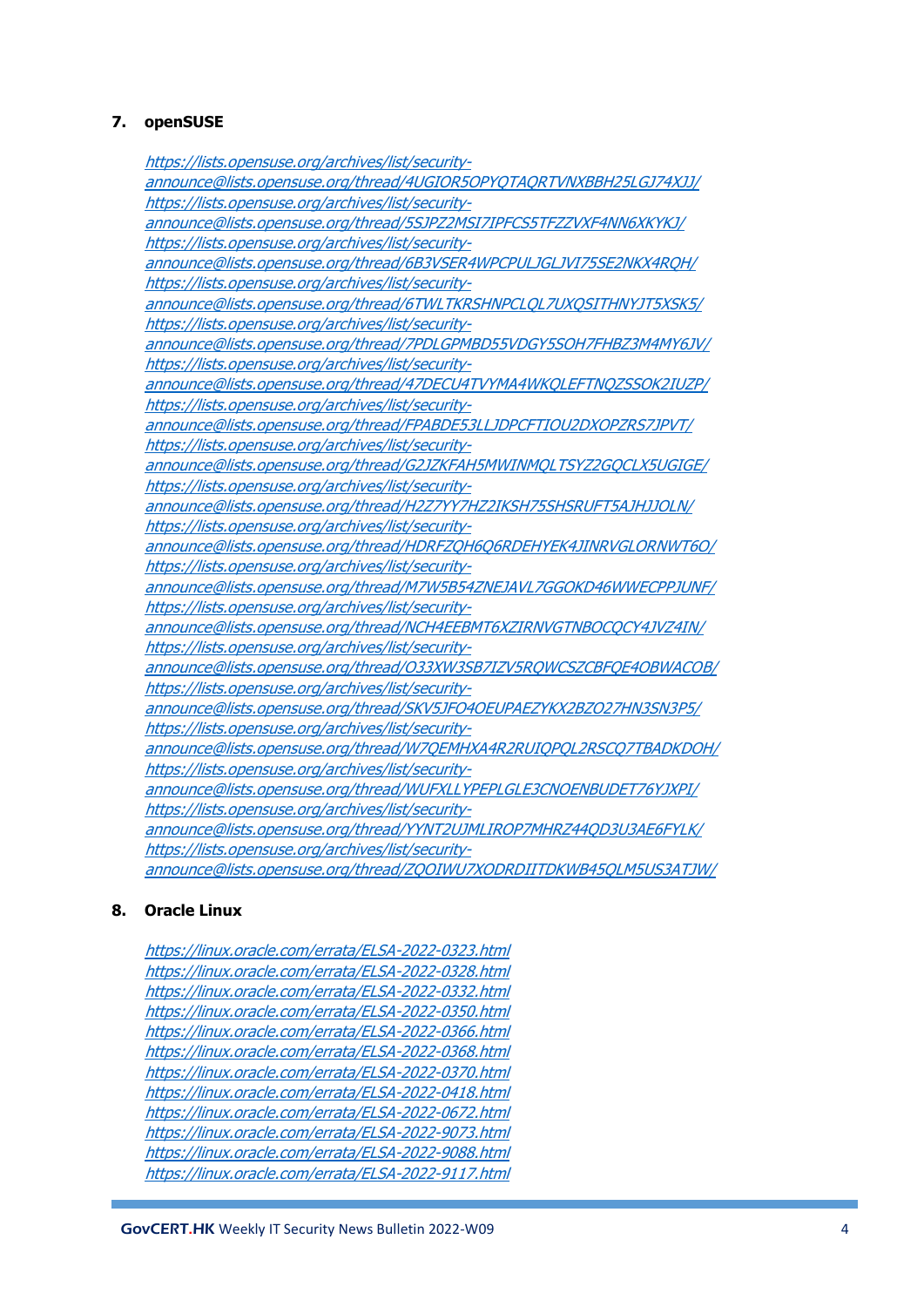<https://linux.oracle.com/errata/ELSA-2022-9177.html> <https://linux.oracle.com/errata/ELSA-2022-9179.html> <https://linux.oracle.com/errata/ELSA-2022-9180.html> <https://linux.oracle.com/errata/ELSA-2022-9181.html> <https://linux.oracle.com/errata/ELSA-2022-9182.html>

#### **9. Red Hat**

<https://access.redhat.com/errata/RHSA-2022:0655> <https://access.redhat.com/errata/RHSA-2022:0682> <https://access.redhat.com/errata/RHSA-2022:0687> <https://access.redhat.com/errata/RHSA-2022:0708> <https://access.redhat.com/errata/RHSA-2022:0718> <https://access.redhat.com/errata/RHSA-2022:0721> <https://access.redhat.com/errata/RHSA-2022:0722> <https://access.redhat.com/errata/RHSA-2022:0727> <https://access.redhat.com/errata/RHSA-2022:0728> <https://access.redhat.com/errata/RHSA-2022:0730> <https://access.redhat.com/errata/RHSA-2022:0731> <https://access.redhat.com/errata/RHSA-2022:0735>

#### **10. Slackware**

[https://www.slackware.com/security/viewer.php?l=slackware-security&y=2022&m=slackware](https://www.slackware.com/security/viewer.php?l=slackware-security&y=2022&m=slackware-security.343430)[security.343430](https://www.slackware.com/security/viewer.php?l=slackware-security&y=2022&m=slackware-security.343430)

[https://www.slackware.com/security/viewer.php?l=slackware-security&y=2022&m=slackware](https://www.slackware.com/security/viewer.php?l=slackware-security&y=2022&m=slackware-security.476921)[security.476921](https://www.slackware.com/security/viewer.php?l=slackware-security&y=2022&m=slackware-security.476921)

[https://www.slackware.com/security/viewer.php?l=slackware-security&y=2022&m=slackware](https://www.slackware.com/security/viewer.php?l=slackware-security&y=2022&m=slackware-security.486109)[security.486109](https://www.slackware.com/security/viewer.php?l=slackware-security&y=2022&m=slackware-security.486109)

#### **11. SUSE**

<https://www.suse.com/support/update/announcement/2022/suse-su-20220574-1/> <https://www.suse.com/support/update/announcement/2022/suse-su-20220575-1/> <https://www.suse.com/support/update/announcement/2022/suse-su-20220576-1/> <https://www.suse.com/support/update/announcement/2022/suse-su-20220577-1/> <https://www.suse.com/support/update/announcement/2022/suse-su-20220593-1/> <https://www.suse.com/support/update/announcement/2022/suse-su-20220615-1/> <https://www.suse.com/support/update/announcement/2022/suse-su-20220619-1/> <https://www.suse.com/support/update/announcement/2022/suse-su-20220647-1/> <https://www.suse.com/support/update/announcement/2022/suse-su-20220653-1/> <https://www.suse.com/support/update/announcement/2022/suse-su-20220654-1/> <https://www.suse.com/support/update/announcement/2022/suse-su-20220657-1/> <https://www.suse.com/support/update/announcement/2022/suse-su-20220660-1/> <https://www.suse.com/support/update/announcement/2022/suse-su-20220667-1/> <https://www.suse.com/support/update/announcement/2022/suse-su-20220668-1/> <https://www.suse.com/support/update/announcement/2022/suse-su-20220675-1/> <https://www.suse.com/support/update/announcement/2022/suse-su-20220676-1/> <https://www.suse.com/support/update/announcement/2022/suse-su-20220677-1/> <https://www.suse.com/support/update/announcement/2022/suse-su-20220678-1/> <https://www.suse.com/support/update/announcement/2022/suse-su-20220679-1/> <https://www.suse.com/support/update/announcement/2022/suse-su-20220690-1/> <https://www.suse.com/support/update/announcement/2022/suse-su-20220693-1/>